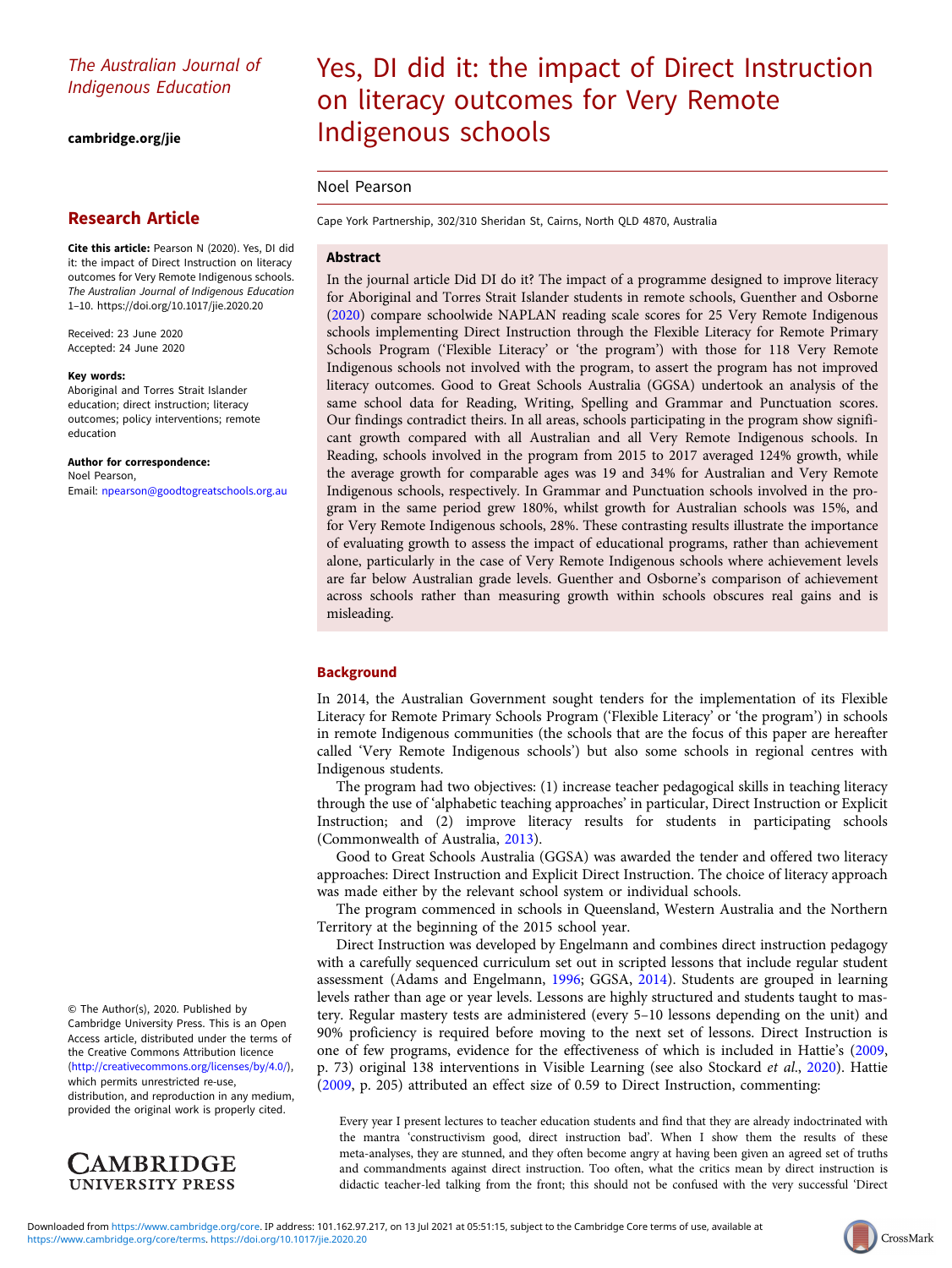Instruction' method as first outlined by Adams and Engelmann [\(1996\)](#page-8-0). Direct Instruction has a bad name for the wrong reasons, especially when it is confused with didactic teaching, as the underlying principles of Direct Instruction place it among the most successful outcomes.

Explicit Direct Instruction, developed by Hollingsworth and Ybarra, employs direct instruction pedagogy and may be said to be derivative of Direct Instruction (Rosenshine and Stevens, [1986;](#page-8-0) Hollingsworth and Ybarra, [2013;](#page-8-0) GGSA, [2014,](#page-8-0) p. 27). Explicit Direct Instruction does not use a teaching script and is delivered to year level classes rather than learning levels, unlike Direct Instruction. GGSA worked with Hollingsworth and Ybarra to develop a custom-designed P-6 literacy curriculum, providing schools with a comprehensive set of ready-to-teach lessons aligned to the Australian Curriculum.

The program was delivered for 3 years from 2015 to 2017. Not all schools commenced at the same time. A number of schools left at various times, either as a result of school choice or school system policy change. The most significant departures came after the 2016 election, when the new Labor government in the Northern Territory enabled schools to leave the Flexible Literacy program and take up the Northern Territory's home-grown literacy approach, Literacy and Numeracy Essentials (LANE). Schoollevel departures usually followed changes in school leadership (GGSA, [2017a\)](#page-8-0). School leadership turnover was very high during the 3 years of Flexible Literacy, with some schools turning over four principals during 2 years of implementation (GGSA, [2017a](#page-8-0)). It was not uncommon for principals to change in the middle of the school year.

Some schools switched their learning approach during the program, the most significant being Very Remote Indigenous Catholic schools in Western Australia that shifted from Catholic Education's initial preference for Explicit Direct Instruction to Direct Instruction (GGSA, [2017a](#page-8-0)).

The funded program ended at the end of 2017. It was extended for 15 schools in 2018, 13 schools in 2019 and 8 schools in 2020.

Guenther and Osborne ([2020](#page-8-0), p. 1) reported on their analysis of NAPLAN results for 25 Flexible Literacy schools falling into the definition of Very Remote Indigenous schools, compared to other remote schools which they call 'non-participating primary schools'. To their rhetorical question 'Did DI do it?', referring to whether Direct Instruction achieved the objective of improving literacy results of the Very Remote Indigenous schools, they answer an emphatic 'No'.

Although Flexible Literacy consists of two distinct instructional approaches, Guenther and Osborne confined their analysis to Direct Instruction, so we have also only considered schools utilising Direct Instruction in this analysis.

Our analysis comes up with a different answer to Guenther and Osborne's question. The answer is: 'Yes, DI did it!'

We analyse the same schools using the same NAPLAN data with a growth analysis and arrive at a completely different result. Our analysis measures literacy outcomes over time (from 2015 to 2017, and from 2017 to 2019) rather than a snapshot in time of their NAPLAN scores compared to other schools.

#### Measuring achievement versus measuring growth

Educators familiar with schools where learning achievement gaps are profound—extending to years of learning—will be well aware that it is growth that demonstrates the effectiveness of inter-ventions. Goss [\(2018](#page-8-0)) reports that '[t]he average year nine

Indigenous student in a very remote area scores about the same in NAPLAN reading as the average year three non-Indigenous city student, and significantly lower in writing'. When students in such schools are way behind the national Mean Scale Scores, it will take a long time and more than just literacy interventions, for improvements to be reflected in comparative achievement levels.

According to the Grattan Institute:

Australia puts too much emphasis on student achievement at a point in time, and not enough on students' progress over the course of their schooling … Progress tells us more about the contribution schools make to student growth. The best schools in Australia are not those with the highest NAPLAN scores. The best schools are those that enable their students to make the greatest progress in learning (Goss and Sonnemann, [2018](#page-8-0), p. 8).

This overreliance on snapshot measures of achievement has been met with persistent criticism from voices across the educational research field, with many highlighting the inappropriateness of using these measures to make judgments about educational effectiveness (e.g., Betebenner, [2009;](#page-8-0) Reynolds et al., [2014](#page-8-0)). Research has called attention to the fact that accountability systems built around proficiency counts rather than achievement growth may not help students who are currently far above or far below standards (Buzick and Laitusis, [2010](#page-8-0); Neal and Schanzenbach, [2010\)](#page-8-0).

Student growth is the measure of NAPLAN results from one point in time to the next—for example, from Year 3 to Year 5. Growth shows how much students learn as they move through their schooling. Achievement, on the other hand, refers to NAPLAN results measured against nationally agreed proficiency scales at a point in time. Achievement trends show year level results over time (Goss and Sonnemann, [2018,](#page-8-0) p. 8).

Growth measures tell us more about the value schools add to student outcomes, because they indicate what learning takes place in the classroom, while achievement measures are more likely to reflect the influence of student backgrounds and the socioeconomic background of the school as indicated by the Index of Community Socio-Educational Advantage (ICSEA).

It is for this reason the Review to Achieve Educational Excellence in Australian Schools recommended a goal to 'deliver at least one year's growth in learning for every student every year' (Gonski et al., [2018](#page-8-0), p. x).

#### Purpose of current study

Guenther and Osborne examined NAPLAN data to evaluate the impact of Direct Instruction delivered through Flexible Literacy to 25 Very Remote Indigenous schools using an achievement measure. They conclude Direct Instruction had no impact.

Using the same measure, we evaluate academic growth in the same Very Remote Indigenous schools examined by Guenther and Osborne. We compiled three datasets.

First, we replicate Guenther and Osborne's dataset as closely as possible. This dataset is not accurate for reasons we explain below.

Second, we look at a dataset that accurately reflects schools that delivered Direct Instruction.

Third, we look at a dataset of literacy outcomes for schools that exited the program, to determine growth in those schools during the time they were involved in the program, and what happened after they exited.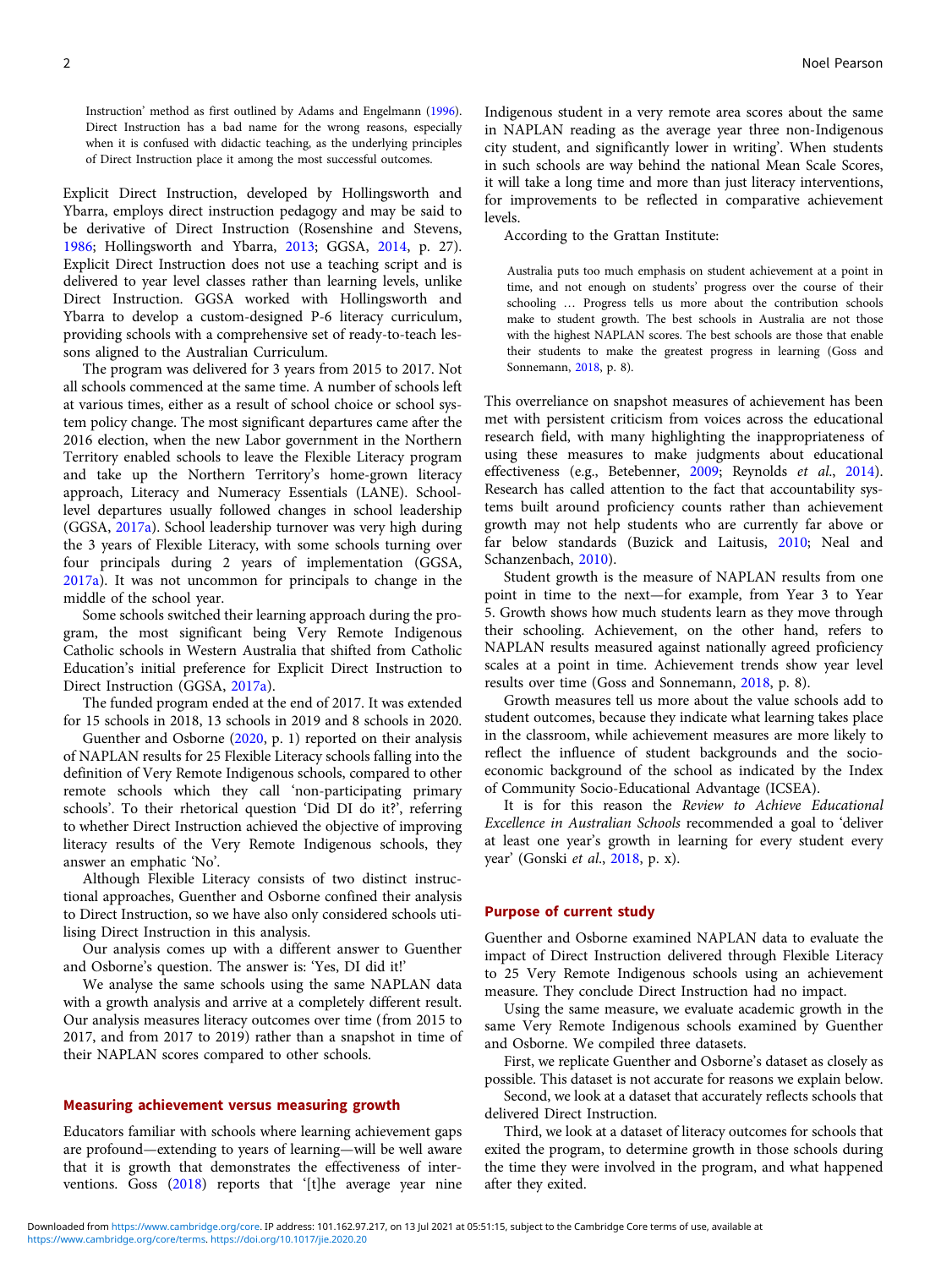#### Guenther and Osborne's methodology

We first address certain methodological issues with and inconsistencies in Guenther and Osborne's analysis.

1. Guenther and Osborne classified the 3-year period of 2012– 2014 as 'before the intervention' began, and classified the period 2015–2017 as 'post intervention'. They then averaged the scores for year 3 and year 5 for each 3-year period and compared those averages. However, the 2015 NAPLAN results can only reflect the starting point of these schools. Flexible Literacy had only been running for 16 weeks by the time NAPLAN testing took place on 14 May which was week 5 of Term 2. The 2015 NAPLAN results could never reflect the impact of the Flexible Literacy program, but Guenther and Osborne's analysis attributes the 2015 results to the program.

This point is made by Buckingham ([2020\)](#page-8-0) in her refutation of Guenther and Osborne's article:

Guenther and Osborne's [\(2020](#page-8-0)) findings were uncritically welcomed and promoted by commentators and academics who are opposed to Direct Instruction and Explicit Direct Instruction. But do they have any validity?

In a word, no. The analysis has a number of important weaknesses and one basic fatal flaw: the time period studied.

The analysis compares the average NAPLAN reading scores for a 'preintervention' period (2012–2014) with the average NAPLAN reading scores for a 'post-intervention' period (2015–2017). The problem with this should be obvious straight away—the so-called 'post-intervention' period is not post-intervention at all.

The FLRPS program was announced in 2014 and the first full year of implementation was 2015, starting with 33 schools, and increasing to 34 schools at the end of 2017. Therefore, the 'post-intervention' data in the Guenther and Osborne study were actually collected in the first year (in fact the first four months for the 2015 data) and the two subsequent years of the intervention. When the final data set was collected in NAPLAN 2017, the program still had six months left to run.

2. Guenther and Osborne selected their sample from a list of schools found on the Australian Government website, to determine their dataset (Australian Government, [2020](#page-8-0)). Of the original list of 36 schools, they disregarded six schools listed as teaching Explicit Direct Instruction. They then disregarded a further five schools because these were either not Very Remote, not predominantly Indigenous (defined as 80% or more Indigenous students) or for which NAPLAN data were not available. This gave Guenther and Osborne a sample size of 25 schools.

One problem with this sample is that three of the schools did not start until 2016 and were only in the program for 16 weeks when they sat NAPLAN in the second year of the program. The classification of NAPLAN results for 2015 as post intervention, whilst beyond the knowledge of Guenther and Osborne, nevertheless is inaccurate (Appendix 1).

Furthermore, five of the 25 schools selected by Guenther and Osborne started with Explicit Direct Instruction in 2015 and only changed to Direct Instruction between 12 and 24 months after. These were Very Remote Indigenous Catholic schools in Western Australia that commenced with Explicit Direct Instruction as the preference of Catholic Education, but switched to Direct Instruction on their own initiative and on advice from GGSA. Essentially, the Catholic schools in regional centres fared well with Explicit Direct Instruction whereas the Catholic schools in remote communities found Direct Instruction more compatible with their circumstances (GGSA, [2017a\)](#page-8-0).

Therefore, 17 of the 25 schools included in the sample used by Guenther and Osborne were relevant schools fully implementing Direct Instruction at the time of study, and eight were not—comprising almost one-third of the sample.

#### Our methodology and results

In the following section, we present GGSA's analysis of NAPLAN results to determine the impact on literacy outcomes for Very Remote Indigenous schools utilising Direct Instruction in the Flexible Literacy program from 2015 to 2019. We apply a growth rate measure that compares Year 3 NAPLAN results in 2015 with Year 5 NAPLAN results in 2017; Year 3 NAPLAN results in 2016 with Year 5 NAPLAN results in 2018; and Year 3 NAPLAN results in 2017 with Year 5 NAPLAN results in 2019, in order to determine growth over 2 years in percentage terms<sup>1</sup>.

There are no available data for individual students, so we assume the same cohort of students remain in the analysed schools from Year 3 to Year 5. This is not ideal as student transience between schools is a factor, however the assumption about core student cohorts persisting between these NAPLAN tests, is reasonable. Year 3 students in 2015 can be assumed to be the same students in Year 5 in 2017. The same assumption applies to Year 3 students in 2016 being the same students in Year 5 in 2018. It is common for NAPLAN studies to use schoollevel data rather than individual student data. Guenther and Osborne use school-level data.

However, there are limitations to NAPLAN data in remote school contexts including incomplete data and issues related to small school size.

Guenther and Osborne compare results for their 25 sample schools with their 118 non-intervention schools. The 118 schools are not identifiable so we are unable to replicate their control group. Instead, we use two benchmarks: Australian schools as a whole and Very Remote Indigenous schools as a whole. It is not altogether clear why Guenther and Osborne chose these 118 schools for comparison rather than a more readily ascertainable control group.

Our three research questions were as follows:

# 1. What is the difference in achievement growth between the 25 schools reported by Guenther and Osborne in comparison to Australian schools and Very Remote Indigenous schools?

To compare like for like to determine the results of using a growth rather than an achievement measure, we analysed NAPLAN results for the same 25 schools that we assume Guenther and Osborne used, even though only 17 of the 25 were actually delivering Direct Instruction between 2015 and 2017, as explained above.

In their analysis, Guenther and Osborne use 2012–2014 as 'before the program' and 2015–2017 as 'during the program'. We were unable to replicate the exact time period used by Guenther and Osborne because the earliest NAPLAN data currently available on MySchool is 2014. Instead we use data for the same 25 schools in the Guenther and Osborne sample to determine growth between Year 3 2015 to Year 5 2017.

<sup>&</sup>lt;sup>1</sup>Formula for the growth rate measure:  $\frac{1}{n}$   $\sum_{k=1}^{n}$  Growth rate (Year 5 yeari+2–Year 3 yeari) =  $\frac{1}{n}$   $\sum_{k=1}^{n}$  $x_{i+2} - x_i$  $\left(\frac{x_{i+2}-x_i}{x_i}\times 100\% \right)$ 

 $k=1$ Where:  $x_i$  is the NAPLAN mean scale score in Year 3 year  $i$ 

 $x_{i+2}$  is the NAPLAN mean scale score in Year 5 year  $i+2$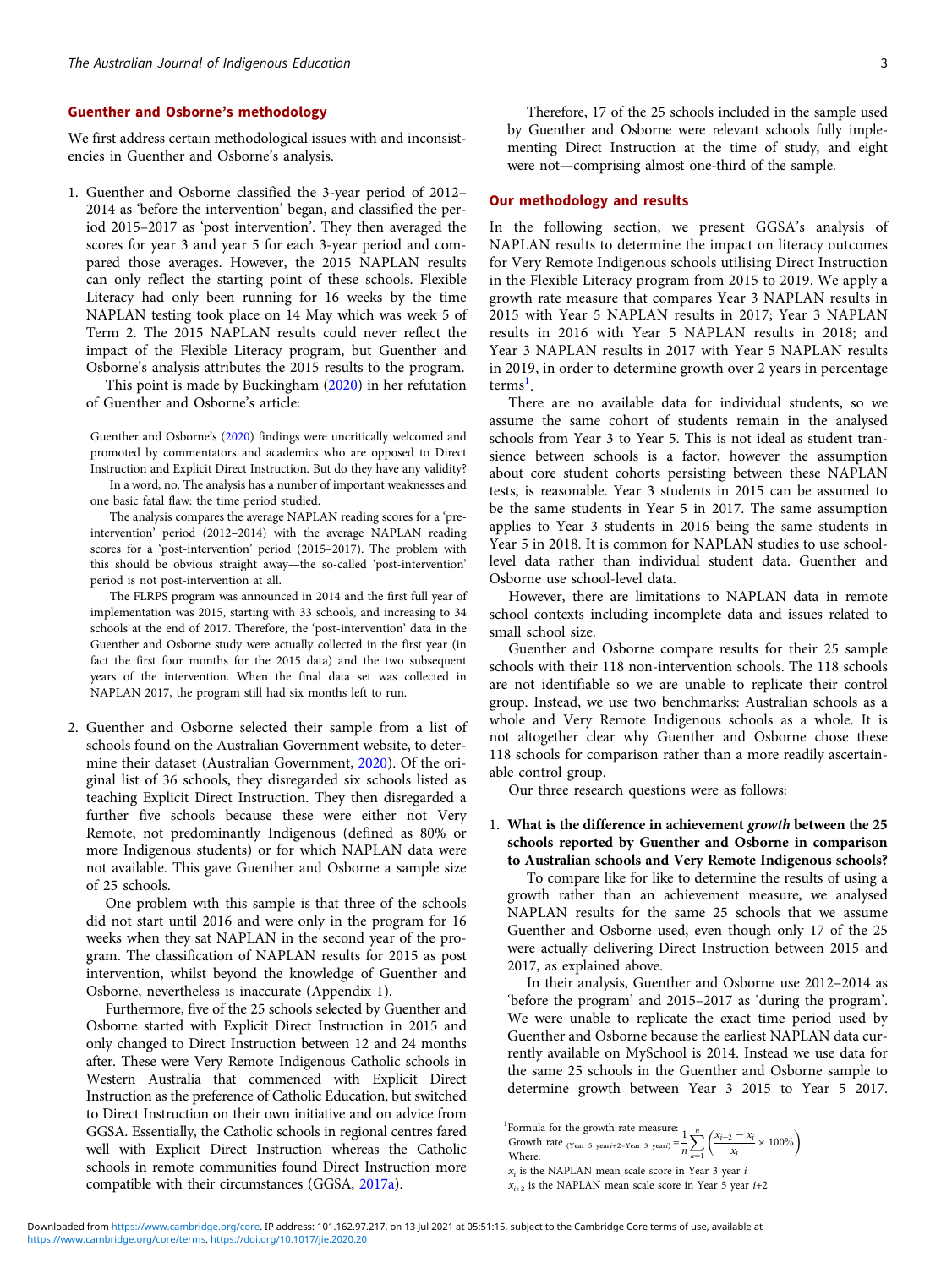

■ 25 Very Remote and >80% Indigenous Flexible Literacy schools Australian schools Very Remote Indigenous schools

| Y3 15 - Y5 17 growth (%)                                     |     | Writing | <b>Spelling</b> | Grammar &<br><b>Punctuation</b> |
|--------------------------------------------------------------|-----|---------|-----------------|---------------------------------|
| 25 Very Remote and >80% Indigenous Flexible Literacy schools | 89% | 42%     | 67%             | 131%                            |
| Australian schools                                           | 19% | 13%     | 23%             | 15%                             |
| Very Remote Indigenous schools                               | 34% | 24%     | 48%             | 28%                             |

Fig. 1. NAPLAN literacy growth made by 25 schools in the Guenther and Osborne cohort compared to Australian and Very Remote Indigenous (Year 3 2015–Year 5) 2017).

Given the first full year of implementation was 2015 this timeframe offers a more suitable representation of growth before and after program implementation.

Using a growth measure, these 25 schools show significantly better growth in all test areas—Reading, Writing, Spelling, Grammar and Punctuation—in comparison to the growth of all Australian schools and Very Remote Indigenous schools overall. Figure 1 represents the growth in all NAPLAN literacy test areas, from Year 3 2015 to Year 5 2017.

Guenther and Osborne did not look at other test areas instead using Reading as a proxy for literacy. In relation to Year 3 Reading, these authors found that 'for the DI schools the average NAPLAN scores declined by 23.43 points while for the non-intervention schools the results increased by 4.47 points' (Guenther and Osborne, [2020,](#page-8-0) p. 5). In relation to Year 5 Reading, they found 'for the DI schools the average NAPLAN scores declined by 19.48 points while for the nonintervention schools the results declined by 15.12 points' (Guenther and Osborne, [2020](#page-8-0), p. 5).

Our growth analysis tells a very different story. Reading shows 89% growth for program schools, while the Australian schools average is 19 and 34% for Very Remote Indigenous schools.

Program schools made the greatest growth in Grammar and Punctuation: 131% from 2015 to 2017. Overall Australian schools growth for Grammar and Punctuation is 15% and for Very Remote Indigenous schools, 2%.

Spelling growth for program schools is 67% whilst Australian schools growth is 23% and for Very Remote Indigenous schools, 48%. Writing growth for program schools is 42%, whilst Australian schools growth is 13% and for Very Remote Indigenous schools, 24%.

# 2. What is the difference in achievement growth between the 20 schools that actually utilised Direct Instruction starting in 2015 in comparison to Australian schools and Very Remote Indigenous schools?

In order to evaluate the impact of Direct Instruction on literacy outcomes in Flexible Literacy schools, we use a dataset of 20 schools consisting of all Very Remote Indigenous schools delivering Direct Instruction between 2015 and 2018, for which data are available. We compare their results with all Australian schools and Very Remote Indigenous schools.

[Figure 2](#page-4-0) represents the growth in all NAPLAN literacy test areas made by these schools, from Year 3 2015 to Year 5 2017 and Year 3 2016 to Year 5 2018.

For both periods, the highest growth is in Grammar and Punctuation: 180% from 2015 to 2017 and 85% from 2016 to 2018. The growth of Australian schools is 15 and 21% for Very Remote Indigenous schools.

Reading also shows a high impact with 124% growth from 2015 to 2017 while the Australian schools average is 19 and 34% for Very Remote Indigenous schools. During 2016– 2018, Reading growth is 50% whilst the Australian and Very Remote Indigenous is 13 and 24%, respectively.

Spelling shows 67% growth from 2015 to 2017 and 60% from 2016 to 2018. In both periods, the growth was higher than the Australian and Very Remote Indigenous school averages.

Writing shows 50% growth from 2015 to 2017 compared to 13 and 24% Australian and Very Remote Indigenous schools, respectively. For 2016–2018, growth is 25% whilst the Australian and Very Remote Indigenous is 10 and 9% respectively.

# 3. What is the impact on literacy outcomes of schools exiting the Flexible Literacy program?

At the commencement of Flexible Literacy in 2015, there were 20 schools utilising Direct Instruction, 10 Indigenous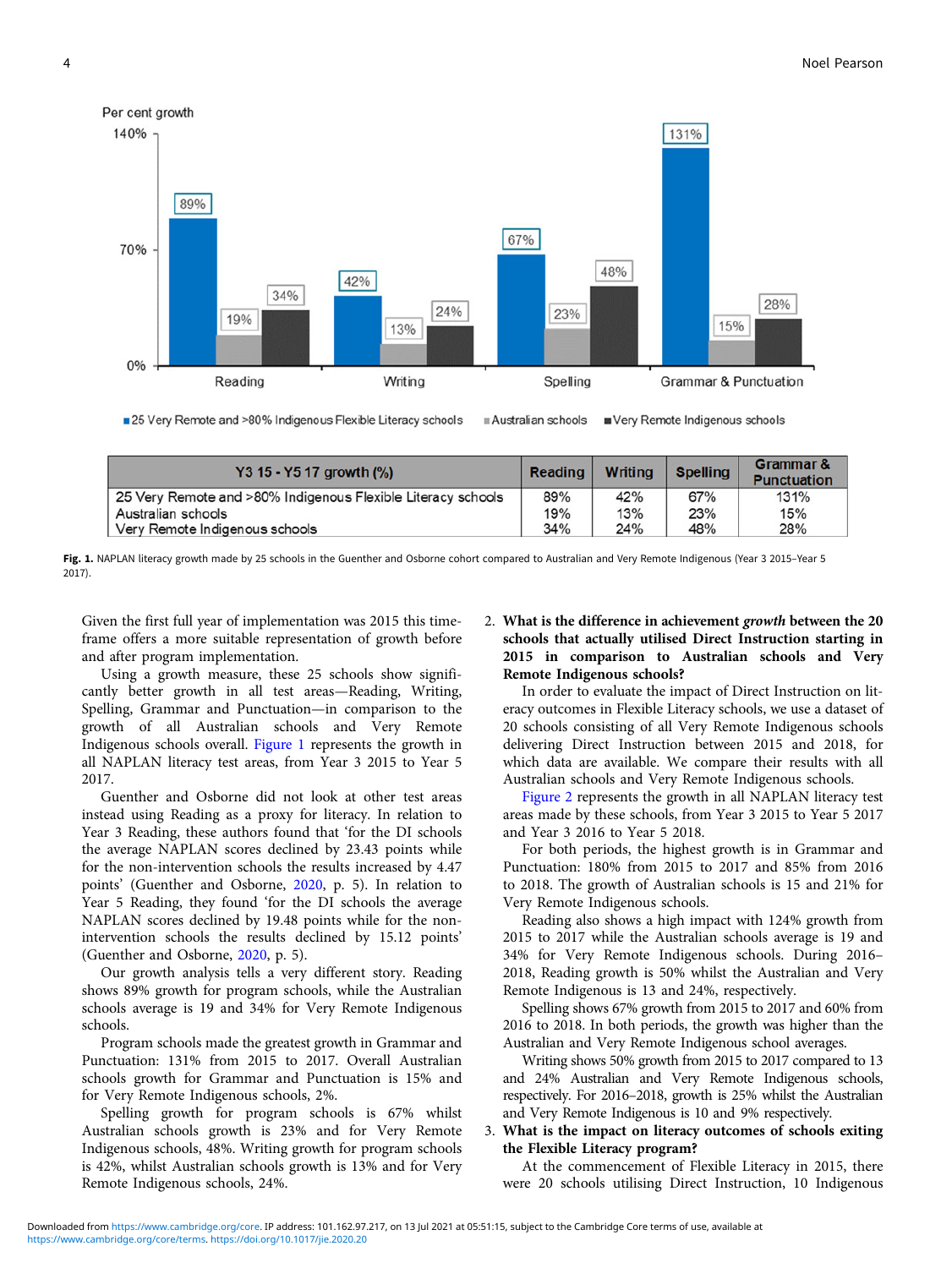<span id="page-4-0"></span>

| Y3 15 - Y5 17 growth (%)                                     | <b>Reading</b> | <b>Writing</b> | <b>Spelling</b> | Grammar &<br><b>Punctuation</b> |
|--------------------------------------------------------------|----------------|----------------|-----------------|---------------------------------|
| 20 Very Remote and >80% Indigenous Flexible Literacy schools | 124%           | 50%            | 67%             | 180%                            |
| Australian schools                                           | 19%            | 13%            | 23%             | 15%                             |
| Very Remote Indigenous schools                               | 34%            | 24%            | 48%             | 28%                             |



■ 20 Very Remote and >80% Indigenous Flexible Literacy schools Australian schools Very Remote Indigenous schools

| Y3 16 - Y5 18 growth (%)                                     | Reading | Writing | <b>Spelling</b> | Grammar &<br><b>Punctuation</b> |
|--------------------------------------------------------------|---------|---------|-----------------|---------------------------------|
| 20 Very Remote and >80% Indigenous Flexible Literacy schools | 50%     | 25%     | 60%             | 85%                             |
| Australian schools                                           | 20%     | 10%     | 20%             | 16%                             |
| Very Remote Indigenous schools                               | 32%     | 9%      | 44%             | 21%                             |

Fig. 2. NAPLAN literacy growth made by the 20 schools participating in the Flexible Literacy program compared to Australian and Very Remote Indigenous schools (Year 3 2015–Year 5 2017). NAPLAN literacy growth made by the 20 schools participating in the Flexible Literacy program compared to Australian and Very Remote Indigenous schools (Year 3 2016–Year 5 2018).

schools and three mainstream schools utilising Explicit Direct Instruction. In 2016, a further five schools joined the program. During 2017 and 2018, a number of schools exited. This was sometimes due to a change in school leadership, but the change of government in the Northern Territory in August 2016 produced a policy change that disfavoured the program. The program was extended in 2018 for 15 schools and 12 schools continued to utilise Direct Instruction.

[Figure 3](#page-5-0) shows the results for schools that exited Flexible Literacy by comparing their growth for the period they were in the program with their growth in the period after they exited. Looking at the 14 schools that discontinued and comparing their growth between 2015 and 2017 (when they were still

participating in Flexible Literacy) with their growth between 2017 and 2019 (after they exited), the results show higher growth during their time in Flexible Literacy across all test areas—Reading, Writing, Spelling and Grammar and Punctuation.

Growth between Year 3 2017 (the last year still in Flexible Literacy) to Year 5 2019 is lower than the earlier period of 2015–2017 (while they were still in the program), particularly in Grammar and Punctuation where students made 227% growth between Year 3 in 2015 and Year 5 in 2017. This dropped to 65% between Year 3 in 2017 and Year 5 in 2019 after they left Flexible Literacy.

In Reading, while the schools were participating in Flexible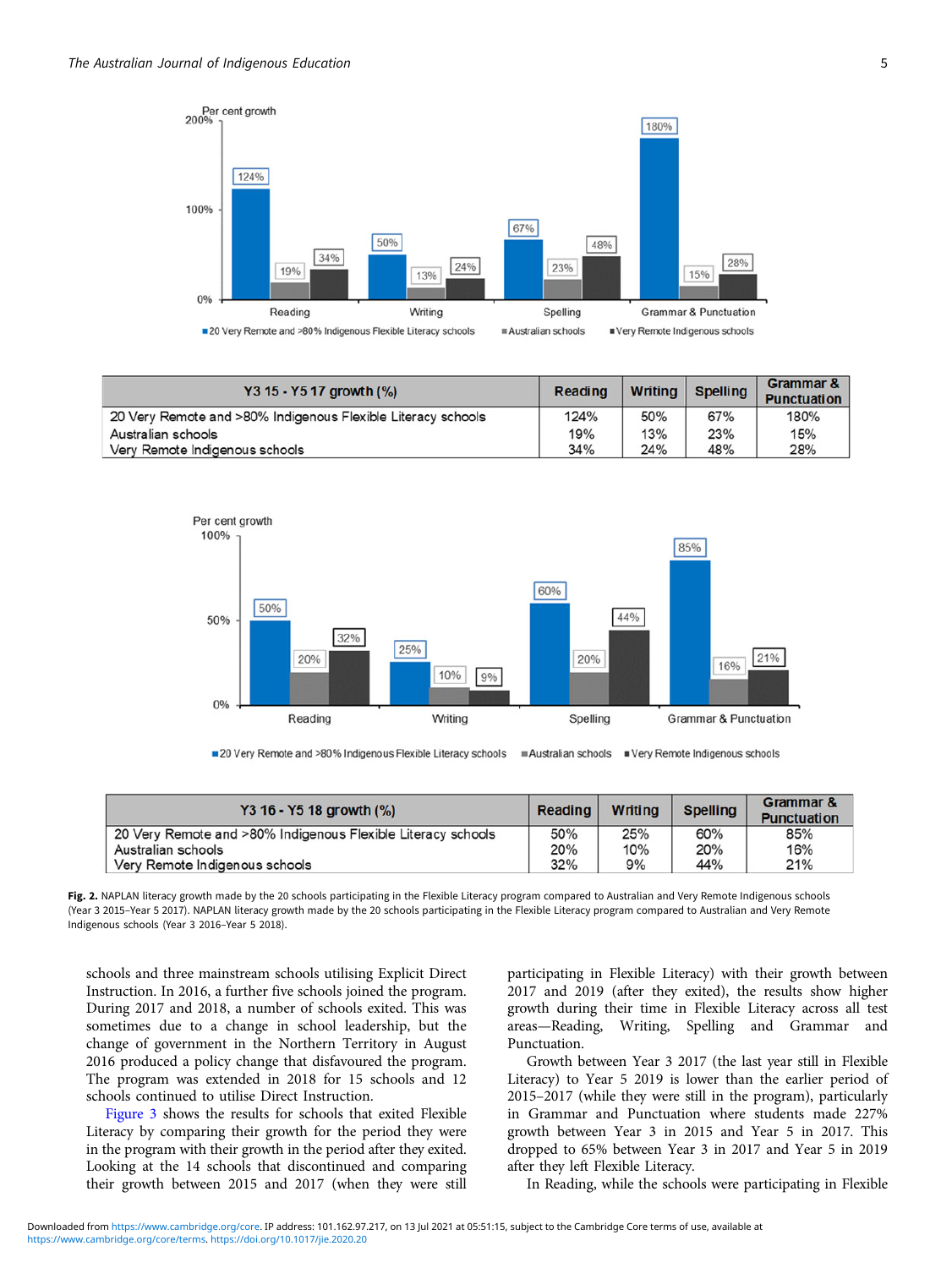<span id="page-5-0"></span>

| <b>Growth rate (%)</b>                   | Reading | <b>Writing</b> | <b>Spelling</b> | Grammar &<br><b>Punctuation</b> |
|------------------------------------------|---------|----------------|-----------------|---------------------------------|
| During Flexible Literacy (Y3 15 - Y5 17) | 178%    | 51%            | 69%             | 227%                            |
| After Flexible Literacy (Y3 17 - Y5 19)  | 96%     | 35%            | 45%             | 65%                             |

Fig. 3. NAPLAN literacy growth made by test area by 14 discontinued schools while participating in the Flexible Literacy (Year 3 2015-Year 5 2017) compared to after leaving (Year 3 2017–Year 5 2019).

Literacy from 2015 to 2017, the growth was 178% and after they left the program dropped to 96% between 2017 and 2019.

Similarly, in Spelling and Writing, the growth for schools after leaving Flexible Literacy dropped from 69 to 45% and from 51 to 35%, respectively, during the periods under analysis.

The analysis shows that the 14 schools that discontinued Flexible Literacy lost the opportunity to achieve higher literacy growth.

These results contrast with Guenther and Osborne's allegation that Flexible Literacy schools had better results before the program. They write:

However, the lower post-intervention results for DI school NAPLAN scores should be of some concern as they suggest that the intervention has a potential to be associated with educational harm to at least some students (Guenther and Osborne, [2020,](#page-8-0) p. 5).

As the data we are presenting here makes clear, this conclusion is startling. In light of these results, the real educational harm comes from the flawed methodology adopted by Guenther and Osborne to misrepresent the real growth experienced by schools utilising Direct Instruction, and their deteriorating performance after they discontinued.

It is a disservice to these schools for results like Guenther and Osborne's to go unchallenged when they conclude wrongly that a proven program with the evidence base accumulated by Hattie had no positive effect on the literacy growth of students from Very Remote Indigenous schools utilising Direct Instruction. Our analysis here shows rates of literacy learning growth superior to comparison Very Remote Indigenous schools and to Australian schools generally. Whilst coming off a very low base and having a long way to go before achievement gaps are closed, this growth is hopeful and consistent with worldwide evidence of the efficacy of Direct Instruction.

# **Discussion**

# The limitations of using NAPLAN for measuring literacy growth and program effectiveness

The original evaluation framework for Flexible Literacy adopted by the Advisory Committee in 2014 proposed that program data would be used, as well as any relevant assessments administered by the various school systems, such as the Progressive Achievement Test—Reading (PAT-R). The various school systems represented on the Advisory Committee committed to providing data for the evaluation.

NAPLAN was not proposed as a data point for the evaluation as it was understood from the outset that the target schools were many years behind their mainstream peers, and much more finetuned measures of early literacy skills were needed. A range of instruments were considered including Burt Reading Test, FELA (Foundations of Early Literacy Assessment), SPAT-R (Sutherland Phonological Awareness Test—Revised), TOWRE-R (Test of Word Reading Efficiency Second Edition) and PAT-R. However, because the Advisory Committee identified the need to minimise workload on schools, PAT-R and the Catholic Education system's literacy data set EYLND (Early Years Literacy and Numeracy Data) were used as these tests were already administered in schools.

One of the challenges with the monitoring and evaluation of interventions like Flexible Literacy, particularly in resourceconstrained contexts like those prevailing in Very Remote Indigenous schools, is the preparedness of schools to take on the time and responsibilities associated with the administration and reporting of additional tests.

GGSA proposed DIBELS (Dynamic Indicators of Basic Early Literacy Skills) as an additional metric to program data, based on its experience with the Cape York Aboriginal Australian Academy (Australian Council for Educational Research, [2013;](#page-8-0) Grossen, [2013\)](#page-8-0), however this was not adopted.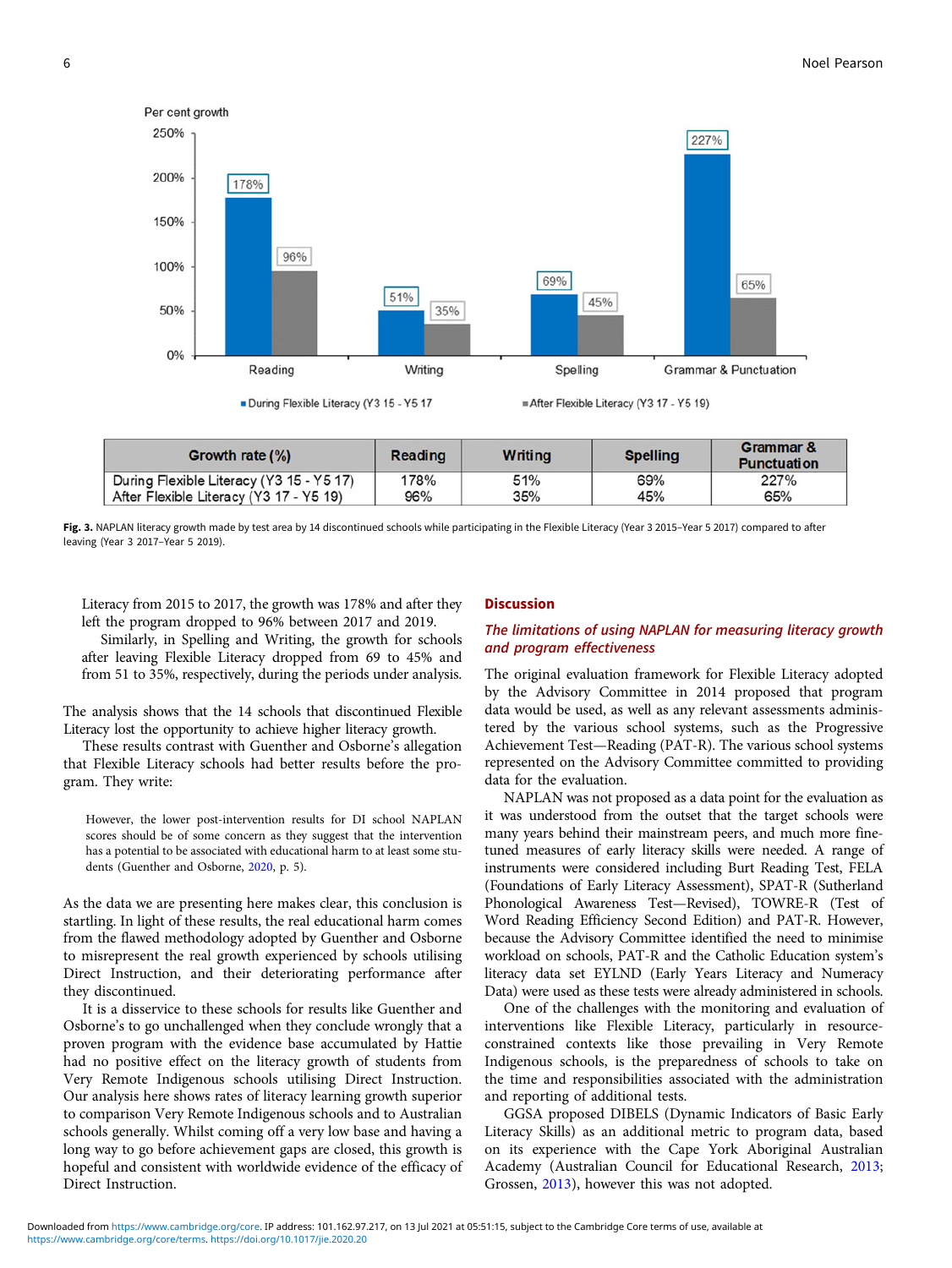In late 2016, the Australian Government Department of Education changed the evaluation framework for Flexible Literacy to make NAPLAN the primary metric. This was after almost 2 years of the program. NAPLAN is a crude tool, and its limitations were expressed in the incredulous question about the Flexible Literacy evaluation from a senior official (pers. comm., n.d.) to the department's senior executive team: 'Whose idea was it to use Year 5 Indigenous remote students' NAPLAN results as a measure?'

The answer was that it was the department's new incoming chair of the Advisory Committee who decided unilaterally to make NAPLAN the measure of literacy progress in respect of schools that are many years behind the mainstream in terms of literacy and numeracy achievement. Subjecting a Year 5 student with Year 2 equivalent reading achievement to a Year 5 NAPLAN test to determine whether she is making literacy progress is not only somewhat unfair but can obscure the gains she has made since she started at K level 2 years before.

# The Northern Territory Government's refusal to release PAT-R data

One of the participating jurisdictions, the Northern Territory, commenced the administration of PAT-R tests, developed by the Australian Council for Educational Research, across its schools in 2015. In the program's second year, the then Northern Territory Government promoted the PAT-R results in its Flexible Literacy schools utilising Direct Instruction, stating in a media release on 2 June 2016:

Progressive Achievement Testing data indicates that the government schools that have implemented Direct Instruction in Literacy have seen positive results, particularly for students in Years 1–4. On average, Direct Instruction students have had an improvement greater than that of similar schools who are not participating in the program (Chandler, [2016\)](#page-8-0).

However, following the 2016 election, the new Labor government decided to withhold PAT-R data from the evaluation of Flexible Literacy, citing the 'instability' of the data as a reason for its decision. The Australian Government instructed The University of Melbourne not to use the PAT-R data, despite other school systems willingly providing their relevant datasets. GGSA was informed by the Australian Government that it accepted the position of the Northern Territory Government. This refusal to share PAT-R data as originally agreed by the Northern Territory government prior to the program's commencement, extended beyond 2016 and the data has been withheld every subsequent year to the present.

Moreover, the Northern Territory government progressively facilitated the departure of schools from the program from 2016. It was clear the new government was not supportive of the Flexible Literacy program and Direct Instruction. The pertinent and outstanding question remains: what did PAT-R data say about the literacy progress of these Northern Territory schools prior to their withdrawal from Flexible Literacy? If the data does not reflect well on Direct Instruction then why not release it for evaluation?

# Findings highlight instructional and structural factors crucial to remote school improvement

At the end of the second year of Flexible Literacy, GGSA produced an Implementation Report (GGSA, [2017a](#page-8-0)) and provided this to the Australian Government and the program's evaluators. After 2 years, the program implementation brought into relief six factors crucial to successful school improvement in these remote contexts.

Three 'instructional factors' were identified:

- Instructional leadership
- Effective teaching
- Requisite time on instruction

Three 'structural factors' were also identified:

- Teaching numbers meet student need
- Stable teacher and leadership turnover
- Student attendance

#### Instructional factors

Instructional factors involve teaching and learning that is within the remit of the school and their core responsibility. School leaders need to provide instructional leadership to their teaching team to follow the program and to keep 'rolling the log' of continuous improvement. Effective teaching is the keystone: teachers and teaching assistants delivering effective instruction to students in the classrooms. This was the point of supporting the schools with training and coaching on the delivery of Direct Instruction and Explicit Direct Instruction lessons at the coalface. The third imperative is for schools to allocate the requisite time on instruction: students behind grade level require at least 2.5 h of literacy per day to catch up. Too many remote schools participating in Flexible Literacy consistently failed to allocate the necessary instructional time (GGSA, [2017a\)](#page-8-0).

#### Structural factors

Structural factors go beyond the remit of individual schools and depend upon support from the wider school system. They go beyond teaching and learning and concern questions of resources and other inputs from systems. The first structural imperative is that teaching numbers meet student needs: the schools with the greatest disadvantage do not have sufficient teacher numbers. The achievement gap can only be closed with more teaching resources, ideally two teachers per classroom: one providing Tier 1 all-class instruction whilst the other providing Tier 2 instruction to small groups and Tier 3 remedial attention to individual students that require additional support. This is an argument not for smaller class sizes, but rather more teachers in the same class. It is a key learning from GGSA's experience with Flexible Literacy (GGSA, [2017a](#page-8-0)). The second structural imperative is the need for stable teacher and school leadership turnover: an issue that has not been resolved for remote schools for decades. From the commencement of Flexible Literacy in 2015 to the end of 2016, 12 schools had the same principal, 10 had two, four had three and three had four.

Seven schools had more than 100% teacher turnover in 1 year, 19 had less than 50%, nine had more than 100% teaching assistant turnover in 1 year, and 10 had less than 50%.

More can and needs to be done to ensure greater stability in school teaching and school leadership. This means increasing retention to at least 3 years for teachers, 5 years for school leaders. Importantly, it also requires more stability in the movement of teachers in and out of schools. It is enormously debilitating for schools to lose more than a third of their teachers in 1 year.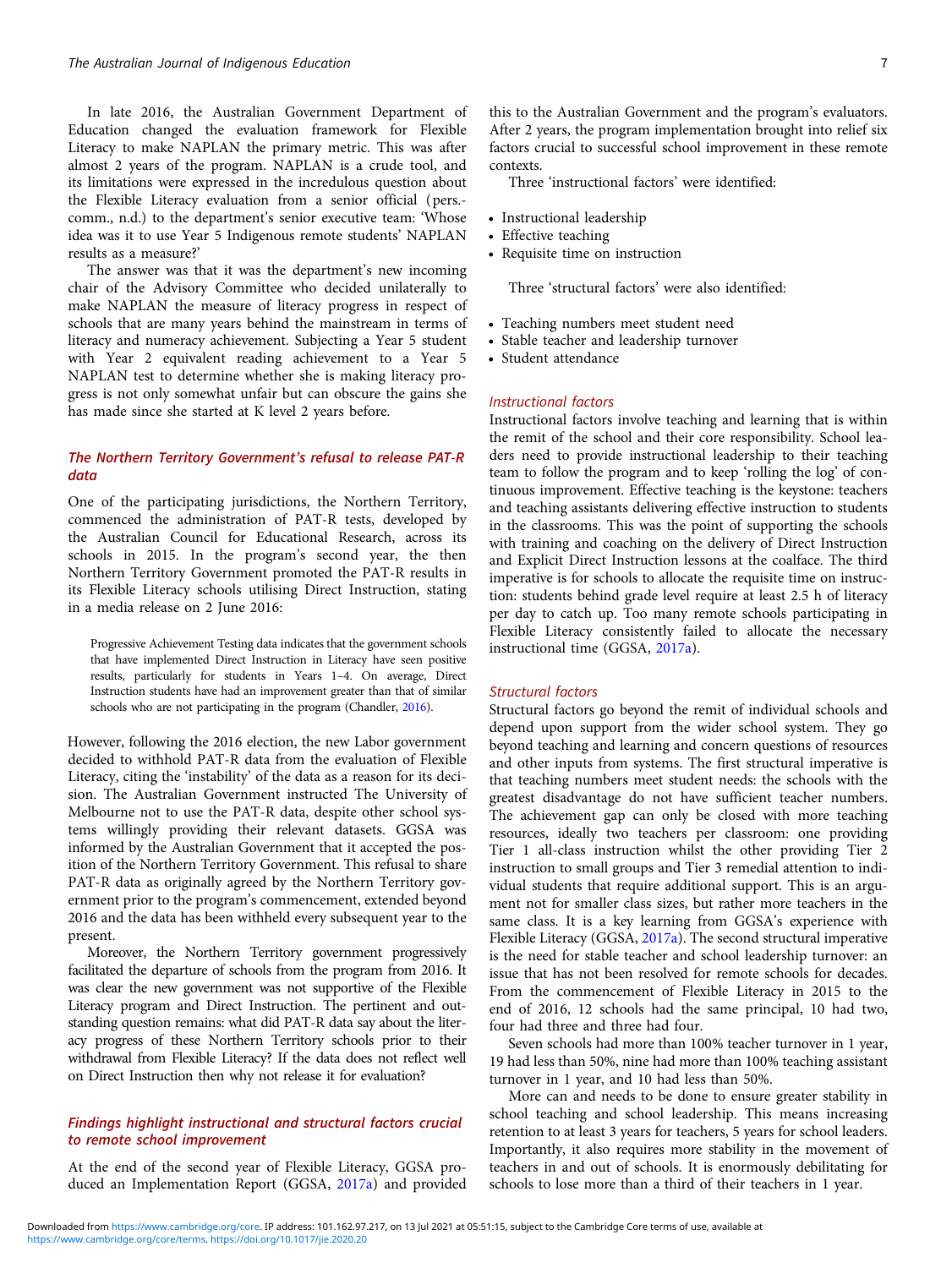The third self-evident factor is student attendance: no school teaching and learning program can succeed without it. Five schools in the Flexible Literacy program had annual attendance between 80 and 90%, four between 70 and 80%, six between 60 and 70%, and 14 less than 60%. Twenty-one schools had attendance rates lower than the lowest jurisdiction (Northern Territory) average for Indigenous students.

Schools can do much to increase student attendance but they cannot resolve this on their own. They require the cooperation and support of parents and community leaders. They also require school systems to invest in effective strategies to increase attendance.

Unfortunately, the current default position is that the inadequate levels of remote schools' attendance—between 60 and 80% (and lower)—are considered acceptable. Efforts aimed at increasing attendance tend to slacken off at around 3.5–4 days per week. However, missing 1 day per week in primary school is the equivalent of missing 1.5 years of primary level schooling.

Research findings have been unequivocal about the importance of attendance as a predictor of long-term success or failure (Chang and Romero, [2008](#page-8-0); Gottfried, [2010;](#page-8-0) Sanchez, London, & Castrechini, [2015](#page-8-0)).

## A seventh important factor: implementation governance

Subsequent to its 2017 Implementation Report, GGSA identified a seventh critical success factor: implementation governance (GGSA, [2019](#page-8-0)). Literacy and other interventions in remote schools will always have mixed results that are not sustainable unless these seven factors are addressed.

Implementation governance has a bearing on whether the six other factors are addressed by the schools and the systems that own them. Unless solutions are found to implementation governance then school improvement investment by the Australian Government into remote schools will not work. Even where gains are made through the use of effective teaching, sustainability requires the continuity and care in implementation provided by proper governance. GGSA's experience with the Flexible Literacy program has been that school system owners and the Australian Government as funder simply do not, and cannot, provide the necessary governance that is needed for successful implementation that ensures all instructional and structural factors are addressed.

#### Guenther and Osborne's Red Dirt Education

In 2017, Professor John Halsey undertook the Independent Review into Regional, Rural and Remote Education on behalf of the Australian Government (Halsey, [2018](#page-8-0)). In a discussion paper, Halsey referred approvingly to a report produced by The Cooperative Research Centre for Remote Economic Participation (CRC-REP) (Guenther, Disbray, and Osborne, [2016\)](#page-8-0). Halsey ([2018](#page-8-0), p. 51) wrote:

An important question guiding the research was 'What is education for in remote communities?'. The answer according to those who live there is that 'education is not primarily about preparing young people for work; rather, it is to ensure that their language, culture and identity remain strong and that they maintain a connection to their land'.

Guenther and Osborne, along with Disbray, were the authors of Red Dirt Education. In a submission to the review, GGSA ([2017b,](#page-8-0) p.4) wrote:

… GGSA has reviewed this report, and wishes to state that its philosophy and assumptions are diametrically opposed to it. Our work in Cape York Peninsula has been aimed at rejecting this kind of approach to thinking about Indigenous school education, particularly in remote communities. We urge the Independent Review to avoid adopting the so-called 'Red dirt' approach put forward by the authors of this report.

At its core the 'Red dirt' thinking is low expectations education and compounds the tragic failure in remote education. It is thinking that both accepts and explains such low expectations by existing failure. The worst aspect of this thinking is that it attempts to harness the views and expectations of Indigenous parents and communities in remote areas, as the reason to adopt 'Red dirt' thinking. No government or society would use the victims of failed educational policies and poor school provisioning as support for such low and differential expectations of Indigenous students, compared to other students of the nation.

It is far too late in the day to reprise the flawed thinking of thirty and forty years ago when it concerns Indigenous remote schooling. No contemporary Australian government would inflict such poor policy thinking on mainstream students: now is not the time to compound the disadvantage of Indigenous remote students by following the flawed thinking of the authors of Red dirt.

The point is to provide school education which is inclusive of Indigenous culture and ancestral languages to remote Indigenous schools—so that Indigenous students can 'enjoy the best of both worlds'—without lowering expectations about Indigenous students gaining the skills and knowledge to make their way successfully in a global world.

The policy disagreement about the purpose of remote school education between the authors of Red Dirt Education and GGSA is important but not the subject of this analysis. Rather the focus is literacy outcomes from the Flexible Literacy program and the utilisation of Direct Instruction. Evidence of efficacy should trump ideological discourse in educational policy, particularly for Indigenous students. The result of our analysis shows an astounding contradiction between Guenther and Osborne's presentation of achievement score analysis and our growth analysis.

# Conclusion

Our analysis of NAPLAN results to determine the true impact of the Flexible Literacy program on literacy outcomes for Very Remote Indigenous schools uses a growth measure rather than an achievement measure. We compare these outcomes with outcomes from Australian schools and Very Remote Indigenous schools. Our findings tell a very different story to Guenther and Osborne.

Guenther and Osborne's analysis produced a finding that Reading outcomes in Flexible Literacy schools declined in comparison with other schools. In contrast, our analysis shows a 124% growth for Very Remote Indigenous schools involved in Flexible Literacy from 2015 to 2017 while growth in the same period was 19 and 34% for all Australian and Very Remote Indigenous schools, respectively.

Why are these findings so dramatically at odds with the findings reported by Guenther and Osborne in a paper that has been widely reported in the press and promoted in social media (Chrysanthos, [2020;](#page-8-0) Duncan, [2020;](#page-8-0) Little, [2020](#page-8-0))?

Guenther and Osborne [\(2020](#page-8-0), p. 6) state that the alleged failure of Direct Instruction raises 'ethical' questions in terms of policy implementation and research and evaluation practice. In the light of the analysis presented in this paper, the ethical question really concerns why researchers concerned with the education of students from remote Australian communities would misrepresent evidence of learning progress in such an egregious way.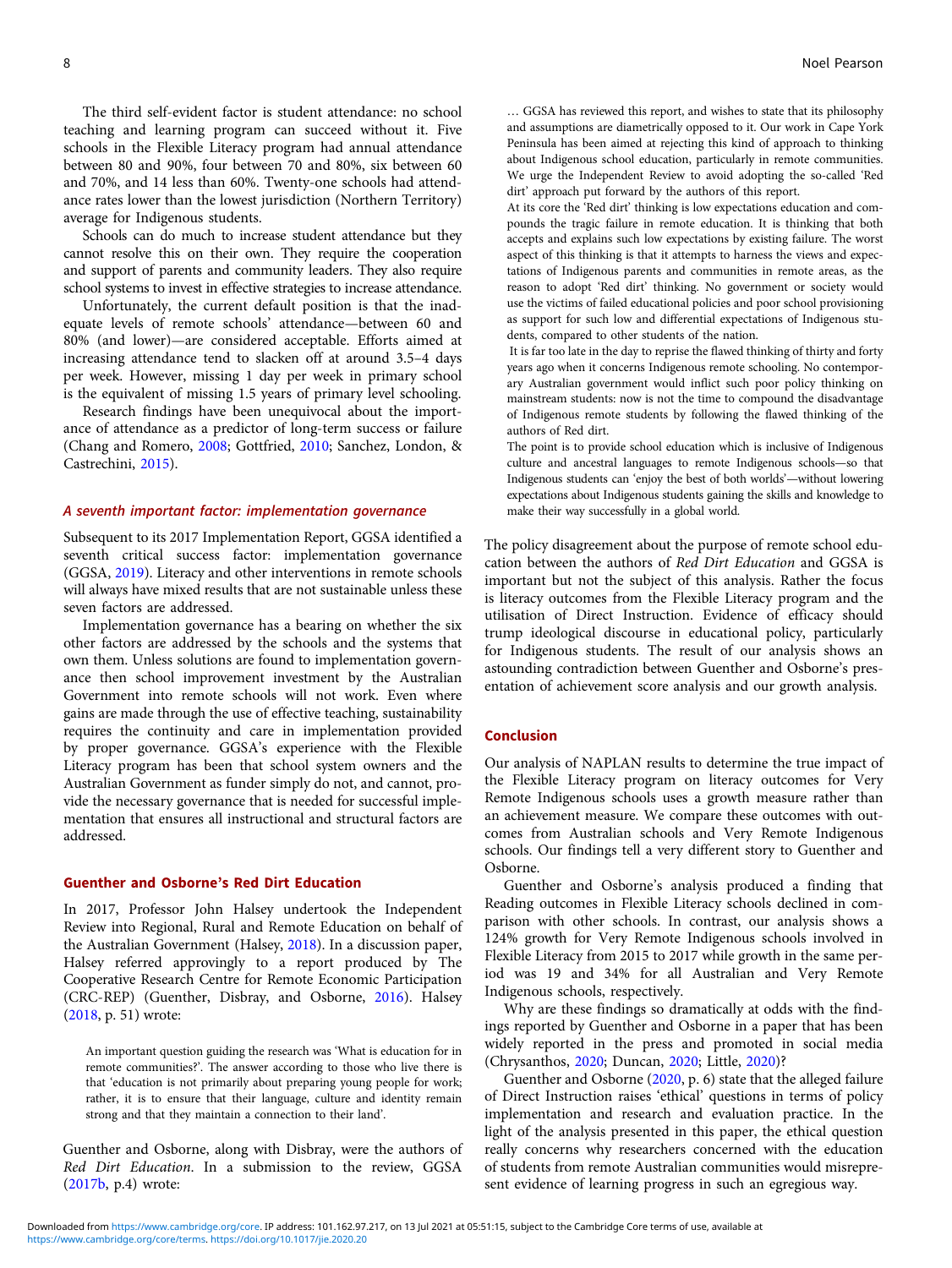<span id="page-8-0"></span>Acknowledgements. Analysts at Good to Great Schools Australia, Mariana Marabini and Lan Hoang, undertook the data analysis and prepared the datasets presented in this paper. We thank Professor John Hattie, Dr Bonnie Grossen, Dr Jennifer Buckingham and Dr Cristy Coughlin for providing helpful comments on this paper, responsibility for which lies solely with the author.

Conflict of interest. Noel Pearson is a director of Cape York Partnership and Co-Chair of Good to Great Schools Australia. Good to Great Schools Australia was awarded the Australian Government tender for the implementation of its Flexible Literacy for Remote Primary Schools Program.

# References

- Adams G and Engelmann S (1996) Research on Direct Instruction: 25 Years Beyond DISTAR Educational Achievement System. Seattle: Educational Achievement Systems.
- Australian Council for Educational Research (2013) Evaluation of the Cape York Aboriginal Australian Academy Initiative. Available at [https://research.](https://research.acer.edu.au/cgi/viewcontent.cgi?article=1036&context=indigenous_education) [acer.edu.au/cgi/viewcontent.cgi?article=1036&context=indigenous\\_education](https://research.acer.edu.au/cgi/viewcontent.cgi?article=1036&context=indigenous_education) (accessed 3 June 2020)
- Australian Government (2020) Flexible Literacy for Remote Primary Schools Program – participating schools. Available at [https://docs.education.gov.au/](https://docs.education.gov.au/node/36591) [node/36591](https://docs.education.gov.au/node/36591) (accessed 29 May 2020)
- Betebenner D (2009) Norm-and criterion-referenced student growth. Educational Measurement: Issues and Practice 28, 42–51. [https://doi.org/](https://doi.org/10.1111/j.1745-3992.2009.00161.x) [10.1111/j.1745-3992.2009.00161.x](https://doi.org/10.1111/j.1745-3992.2009.00161.x)
- Buckingham J (2020) A failed attempt to discredit direction instruction. Available at [https://fivefromfive.com.au/blog/a-failed-attempt-to-discredit](https://fivefromfive.com.au/blog/a-failed-attempt-to-discredit-direct-instruction)[direct-instruction](https://fivefromfive.com.au/blog/a-failed-attempt-to-discredit-direct-instruction) (accessed 3 June 2020)
- Buzick HM and Laitusis CC (2010) Using growth for accountability: measurement challenges for students with disabilities and recommendations for research. Educational Researcher 39, 537-544. [https://doi.org/10.](https://doi.org/10.3102%2F0013189X10383560) [3102%2F0013189X10383560](https://doi.org/10.3102%2F0013189X10383560)
- Chandler P (2016) Direct Instruction improving Northern Territory student outcomes. Available at <http://newsroom.nt.gov.au/mediaRelease/20871> (accessed 29 May 2020)
- Chang HN and Romero M (2008) Present, engaged, and accounted for: The critical importance of addressing chronic absence in the early grades. Available at [http://www.nccp.org/publications/pdf/text\\_837.pdf](http://www.nccp.org/publications/pdf/text_837.pdf) (accessed 9 June 2020)
- Chrysanthos N (2020) \$30m literacy program fails to boost results for remote Indigenous kids. Available at [https://www.smh.com.au/education/30 m-lit](https://www.smh.com.au/education/30m-literacy-program-fails-to-boost-results-for-remote-indigenous-kids-20200410-p54iwf.html)[eracy-program-fails-to-boost-results-for-remote-indigenous-kids-](https://www.smh.com.au/education/30m-literacy-program-fails-to-boost-results-for-remote-indigenous-kids-20200410-p54iwf.html)[20200410-p54iwf.html](https://www.smh.com.au/education/30m-literacy-program-fails-to-boost-results-for-remote-indigenous-kids-20200410-p54iwf.html) (accessed 29 May 2020)
- Commonwealth of Australia (2013) Grant agreement in relation to Flexible Literacy for Remote Primary Schools Programme. Available at [https://](https://www.aph.gov.au/~/media/Committees/eet_ctte/estimates/supp_1415/Education/Answers/ED0582_15_AttachmentA.pdf) www.aph.gov.au/∼[/media/Committees/eet\\_ctte/estimates/supp\\_1415/](https://www.aph.gov.au/~/media/Committees/eet_ctte/estimates/supp_1415/Education/Answers/ED0582_15_AttachmentA.pdf)
- [Education/Answers/ED0582\\_15\\_AttachmentA.pdf](https://www.aph.gov.au/~/media/Committees/eet_ctte/estimates/supp_1415/Education/Answers/ED0582_15_AttachmentA.pdf) (accessed 29 May 2020)
- Duncan C (2020) Literacy program fails to deliver for Indigenous children. Available at [https://nit.com.au/literacy-program-fails-to-deliver-for-indigenous](https://nit.com.au/literacy-program-fails-to-deliver-for-indigenous-children/)[children/](https://nit.com.au/literacy-program-fails-to-deliver-for-indigenous-children/) (accessed 29 May 2020)
- Gonski D, Terrey A, Boston K, Gould V, Johnson W, O'Brien L, Perry L and Roberts M (2018) Through Growth to Achievement: The Report of the Review to Achieve Educational Excellence in Australian Schools. Canberra: Commonwealth of Australia.
- Good to Great Schools Australia (2014) Effective Instruction The Keystone to School Reform. Cairns: Good to Great Schools Australia.
- Good to Great Schools Australia (2017a) Implementation Report: Learning from the First Two Years of the Literacy for Remote Primary Schools Program 2015–2017. Available at [https://goodtogreatschools.org.au/wp-](https://goodtogreatschools.org.au/wp-content/uploads/2017/03/Good-to-Great-Schools-Australia-Effective-Instruction-20140306.pdf)

[content/uploads/2017/03/Good-to-Great-Schools-Australia-Effective-](https://goodtogreatschools.org.au/wp-content/uploads/2017/03/Good-to-Great-Schools-Australia-Effective-Instruction-20140306.pdf)[Instruction-20140306.pdf](https://goodtogreatschools.org.au/wp-content/uploads/2017/03/Good-to-Great-Schools-Australia-Effective-Instruction-20140306.pdf) (accessed 29 May 2020)

- Good to Great Schools Australia (2017b) The Independent Review into Regional, Rural and Remote Education—Submission. Available at [https://](https://goodtogreatschools.org.au/wp-content/uploads/2017/10/GGSA-Submission-to-IRRR-Review-V1.0-20171016.pdf) [goodtogreatschools.org.au/wp-content/uploads/2017/10/GGSA-Submission](https://goodtogreatschools.org.au/wp-content/uploads/2017/10/GGSA-Submission-to-IRRR-Review-V1.0-20171016.pdf)[to-IRRR-Review-V1.0-20171016.pdf](https://goodtogreatschools.org.au/wp-content/uploads/2017/10/GGSA-Submission-to-IRRR-Review-V1.0-20171016.pdf) (accessed 3 June 2020)
- Good to Great Schools Australia (2019) Guiding School Transformation. Available at [https://goodtogreatschools.org.au/wp-content/uploads/2020/06/](https://goodtogreatschools.org.au/wp-content/uploads/2020/06/Guiding-school-transformation-V1.0-20190822.pdf) [Guiding-school-transformation-V1.0-20190822.pdf](https://goodtogreatschools.org.au/wp-content/uploads/2020/06/Guiding-school-transformation-V1.0-20190822.pdf) (accessed 3 June 2020)
- Goss P (2018) Closing the gap in Indigenous literacy and numeracy? Not remotely—or in cities. Available at [https://theconversation.com/closing](https://theconversation.com/closing-the-gap-in-indigenous-literacy-and-numeracy-not-remotely-or-in-cities-88704)[the-gap-in-indigenous-literacy-and-numeracy-not-remotely-or-in-cities-](https://theconversation.com/closing-the-gap-in-indigenous-literacy-and-numeracy-not-remotely-or-in-cities-88704)[88704](https://theconversation.com/closing-the-gap-in-indigenous-literacy-and-numeracy-not-remotely-or-in-cities-88704) (accessed 29 May 2020)
- Goss P and Sonnemann J (2018) Measuring Student Progress: A State-by-State Report Card. Grattan Institute. Available at [https://grattan.edu.au/wp-content/](https://grattan.edu.au/wp-content/uploads/2018/10/Mapping_Student_Progress.pdf) [uploads/2018/10/Mapping\\_Student\\_Progress.pdf](https://grattan.edu.au/wp-content/uploads/2018/10/Mapping_Student_Progress.pdf) (accessed 3 June 2020).
- Gottfried, MA (2010) Evaluating the relationship between student attendance and achievement in urban elementary and middle schools: an instrumental variables approach. American Educational Research Journal 47, 434–465. <https://doi.org/10.3102%2F0002831209350494>
- Grossen B (2013) Evaluation of the Academic Progress of Children Served by the Cape York Aboriginal Australian Academy. Available at [https://goodto](https://goodtogreatschools.org.au/wp-content/uploads/2017/08/CYAAA-Grossen-2013-Evaluation-of-CYAAA-students-academic-progress-v1.0-20130718.pdf)[greatschools.org.au/wp-content/uploads/2017/08/CYAAA-Grossen-2013-](https://goodtogreatschools.org.au/wp-content/uploads/2017/08/CYAAA-Grossen-2013-Evaluation-of-CYAAA-students-academic-progress-v1.0-20130718.pdf) [Evaluation-of-CYAAA-students-academic-progress-v1.0-20130718.pdf](https://goodtogreatschools.org.au/wp-content/uploads/2017/08/CYAAA-Grossen-2013-Evaluation-of-CYAAA-students-academic-progress-v1.0-20130718.pdf) (accessed 3 June 2020)
- Guenther J and Osborne S (2020) Did DI Do It? The impact of a programme designed to improve literacy for Aboriginal and Torres Strait Islander students in remote schools. The Australian Journal of Indigenous Education 49, 1–8. <https://doi.org/10.1017/jie.2019.28>
- Guenther J, Disbray S and Osborne S (2016) Red dirt education: a compilation of learnings from the Remote Education Systems project. Available at [https://www.nintione.com.au/resources/rao/red-dirt-education-a-compilation](https://www.nintione.com.au/resources/rao/red-dirt-education-a-compilation-of-learnings-from-the-remote-education-systems-project/)[of-learnings-from-the-remote-education-systems-project/](https://www.nintione.com.au/resources/rao/red-dirt-education-a-compilation-of-learnings-from-the-remote-education-systems-project/) (accessed 3 June 2020)
- Halsey J (2018) Independent Review into Regional Rural and Remote Education—Final Report. Available at [https://docs.education.gov.au/system/](https://docs.education.gov.au/system/files/doc/other/01218_independent_review_accessible.pdf) [files/doc/other/01218\\_independent\\_review\\_accessible.pdf](https://docs.education.gov.au/system/files/doc/other/01218_independent_review_accessible.pdf) (accessed 3 June 2020)
- Hattie J (2009) Visible Learning. A Synthesis of Over 800 Meta-Analyses Relating to Achievement. New York: Routledge.
- Hollingsworth J and Ybarra S (2013) Explicit Direct Instruction for English Learners. California: Dataworks Educational Research.
- Little G (2020) Direct instruction 'Flexible Literacy' program a costly failure: researchers. Available at [https://educationhq.com/news/direct-instruction](https://educationhq.com/news/direct-instruction-flexible-literacy-program-a-costly-failure-researchers-76001/)[flexible-literacy-program-a-costly-failure-researchers-76001/](https://educationhq.com/news/direct-instruction-flexible-literacy-program-a-costly-failure-researchers-76001/) (accessed 29 May 2020)
- Neal D and Schanzenbach DW (2010). Left behind by design: proficiency counts and test-based accountability. The Review of Economics and Statistics 92, 263–283. <https://doi.org/10.1162/rest.2010.12318>
- Reynolds D, Sammons P, De Fraine B, Van Damme J, Townsend T, Teddlie C and Stringfield S (2014) Educational effectiveness research (EER): a state-of-the-art review. School Effectiveness and School Improvement 25, 197–230. <https://doi.org/10.1080/09243453.2014.885450>
- Rosenshine B and Stevens R (1986) Five meanings of direct instruction. In Wittrock M (ed), Handbook of Research on Teaching. New York: Macmillan, pp. 59–73.
- Sanchez M, London R and Castrechini S (2015) The dynamics of chronic absence and student achievement. Education Policy Analysis Archives 24, 1–27. <https://www.redalyc.org/articulo.oa?id=275043450098>
- Stockard J, Wood TW, Rasplica Khoury C and Coughlin C (2020) All Students Can Succeed: A Half Century of Research on the Effectiveness of Direct Instruction. Lanham, MD. Lexington Books.